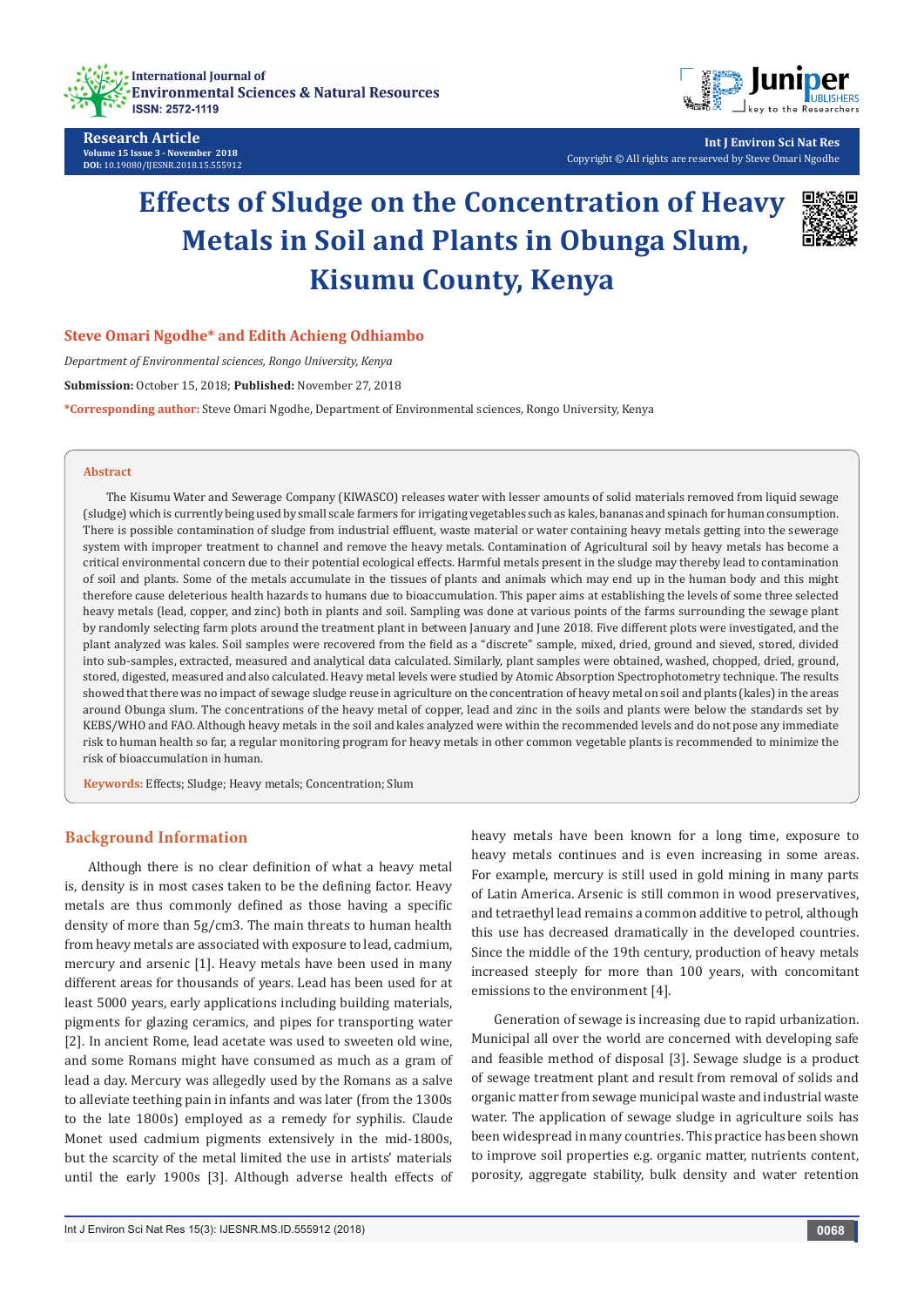and result to increase plant productivity [2]. All soil contains some amount of heavy metals. Some heavy metals such as zinc, copper and chromium are required in minute amount in the body. Exposure to high concentration of the heavy metals in the environment is known to be harmful both in plants and animals [2]. Chronic intake of heavy metal has damage effect on human beings and other animals [5]. For normal soil, the heavy metal content is mainly inherited from parent rocks. The metal present in the soil plant system can easily enter into the food chain. In human, exposure to high levels of heavy metals is known to pose severe health risk such as damage to the organs, cancer and may result in death, and also pause risk for, animals, plant and whole environmental of our modern society [6]. The main concern is the health hazard resulting from possible high levels of heavy metals in food crops. This contamination is as a result of human activities and improper disposal of heavy metal containing materials such as batteries. Previous research has shown the mobility of heavy metals combination in terms of rate of their release and potential negative effect on the soil [7].

Sewage sludge is used in many areas around sewage treatment plants as fertilizer for crops. Research has shown that the use of sewage sludge can result in increased concentration of heavy metals in soil at times to toxic levels. Heavy metals tend to accumulate along the food chain, with possible uptake in plants and livestock. Many people could be at a risk of adverse health effect from consuming vegetables cultivated in soil amended with sludge that is heavy metal contaminated. This can pose a health effect to the economy. It is therefore important to monitor the heavy metals levels in sewage sludge amended soil. The use of sludge from sewage treatment plant in Obunga by small scale farmers may result to accumulation of toxic elements into the soils which can be absorbed by plants. Contamination of Agricultural soil by heavy metals has become a critical Environmental concern due to their potential ecological effects. Such toxic elements are considered as soil pollutants due to their widespread occurrence and their acute and toxic effect on plants grown on such soils.

#### **Materials and Methods**

Study samples were taken from areas around KIWASCO treatment plant in Obunga slum located in Kisumu city Kisumu County. The area is situated at an altitude of 1131 meters above the sea level which lies between longitude 34° 45'E and 34.750° E and latitude 0° 6'S and 0.100 °S longitude 34° 50" east and 35° west and latitude 0° 03 (Figure 1) Soil and kale samples were analyzed for a period of 6 months (January- June 2018). Soil and plant samples were collected from five different plots within the areas surrounding KIWASCO sewerage treatment plant. A total of 60 samples were collected from the sites, 30 samples for soil analysis and 30 samples from plant analysis (kales). For plant samples, the leaves were cut using razor blade and placed in paper bag while soil samples were collected from the upper 20cm depth of the soil using a stainless-steel scoop. A total of 60 samples for both soil and plant samples were collected from the sites. The samples were then stored in clean polythene bags that had been rinsed with distilled water and then transported to the laboratory for preparation and analysis. Plant samples were washed with tap water and then rinsed with distilled water. The leaves were then chopped into small pieces and oven dried for 48 hours. The samples were then gently crushed into fine powder using dried porcelain mortar and a pestle and then passed through a 2mm sieve. They were then placed in clean labeled sample bottle and stored for further analysis. Soil samples were air dried at room temperature for 72 hours. The dry samples were disaggregated using a pestle and a mortar and passed through a 2mm sieve. The samples were then oven dried for 2hrs. In every sample, 2.0g was accurately weighed using analytical balance and placed into 100ml measuring cylinder to which 20ml of tri-acid mixture (Nitric acid, Hydrochloric acid and Sulfuric acid) in a ratio 5:1:1 was added for plant samples while hydrochloric acid and nitric acid in the ratio 3:1 was added for soil samples. Both mixtures were then digested in a hot plate to a transparent liquid digest. The digest was separately cooled, filtered and diluted to 50ml using deionized water for analysis of lead, zinc and copper using Atomic Absorption Spectrometer.



**How to cite this article:** Steve Omari Ngodhe, Edith Achieng Odhiambo. Effects of Sludge on the Concentration of Heavy Metals in Soil and Plants in Obunga Slum, Kisumu County, Kenya. Int J Environ Sci Nat Res. 2018; 15(3): 555912. DOI: [10.19080/IJESNR.2018.15.555912](http://dx.doi.org/10.19080/IJESNR.2018.15.555912). **<sup>069</sup>**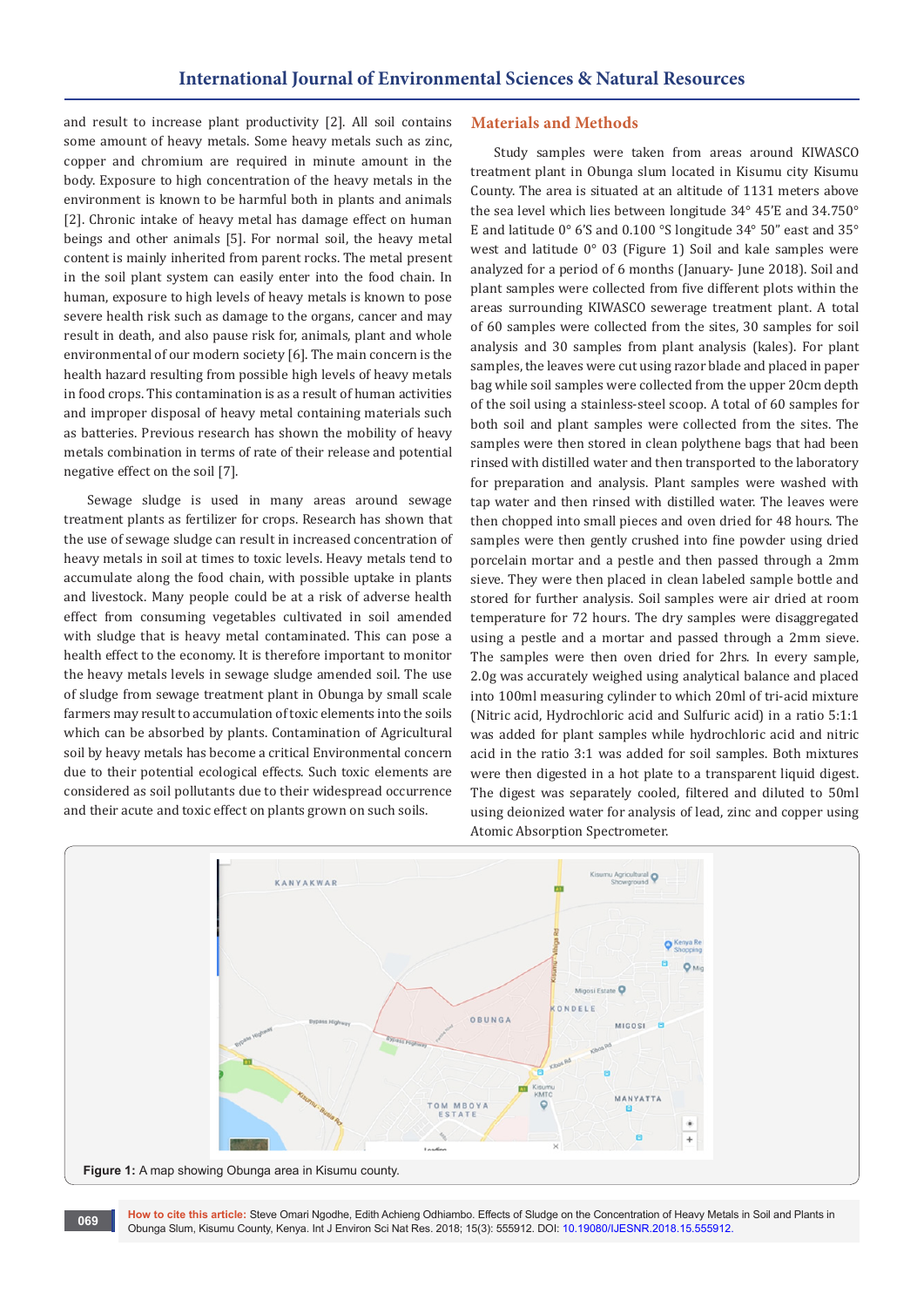## **Data analysis**

The mean, standard errors, line-graphs and bar graphs (classical analysis methods) were carried out to see the variation trend. General linear model analysis of variance was also undertaken for the three heavy metal mean concentrations (Zn, Pb and Cu) to determine if there is any significant difference in these measurements among the plots, between the months, if there is any interaction between plots and the months sampled (using Minitab 16 software). The mean concentrations of heavy metals were then compared with the recommended WHO, FAO and KEBS standards.

## **Results**

**Table 1:** Mean concentration of heavy metals in both soil and kale samples.

| <b>Heavy metal</b>       | <b>Mean Concentrations (ppm)</b> |                    |
|--------------------------|----------------------------------|--------------------|
|                          | Soil samples                     | <b>Kales</b>       |
| Copper (Cu)              | $0.1051 \pm 0.002$               | 0.08666±0.003      |
| $\text{Zinc}(\text{Zn})$ | $0.34676 \pm 0.095$              | $0.2302 \pm 0.085$ |
| Lead (Pb)                | $0.41298 \pm 0.102$              | 0.37098±0.105      |

The mean concentration of heavy metals recorded in both soil and plant samples during the sampling period are recorded. Mean concentration of lead was higher that zinc and copper both in soil and kale samples i.e. 0.41298±0.102 and 0.37098±0.105 respectively (Table 1). Zinc was higher than copper with a mean concentration of 0.34676±0.095 and 0.2302±0.085 in soil and kale samples respectively while copper registered the least

concentration of 0.1051±0.002 and 0.08666±0.003 of soil and kale samples respectively (Table 1). Generally, Soil samples recorded higher concentrations of the heavy metals analyzed than kale samples. One-way ANOVA showed a significance difference in the mean concentrations between soil and kale samples during the study period (p<0.005). The concentration of copper in soil samples was higher plot 3 (0.125±0.005) followed by plot 5 (0.1165±0.003) while plot 2 recorded the least mean concentration (0.08±0.001) with plot 1 and 4 with a mean concentration of 0.1095±0.002) and 0.0945±0.001) respectively. The analysis of variance showed no significant difference in mean concentration of copper between the soil samples in different plots (p>0.005). In kale samples plot 1 registered the highest (0.0995±0.003) and the lowest was recorded in plot 2 (0.07±0.001) with plots 3, 4 and 5 recording (0.087±0.003, 0.0853±0.002, 0.0915±0.001) respectively (Figure 2). The analysis of variance still showed no significant difference in mean concentration of copper between the kale samples in different plots (p>0.005). The mean concentration of zinc in the soil samples was higher in plot 5 (0.4226±0.005) while plot 4 had the least concentration (0.2791±0.001). The remaining plots had mean concentrations within the above range. One-way ANOVA showed a significant difference in mean concentration of zinc between the soil samples in different plots (p<0.005). In kale samples plot 5 still recorded the highest mean concentration of (0.3622±0.003) with plot 2 having the lowest concentration of (0.1423±0.002) while the other plots were within the range (Figure 3). ANOVA test showed a significant difference in mean concentration of zinc between the kale samples in different plots (p<0.005).

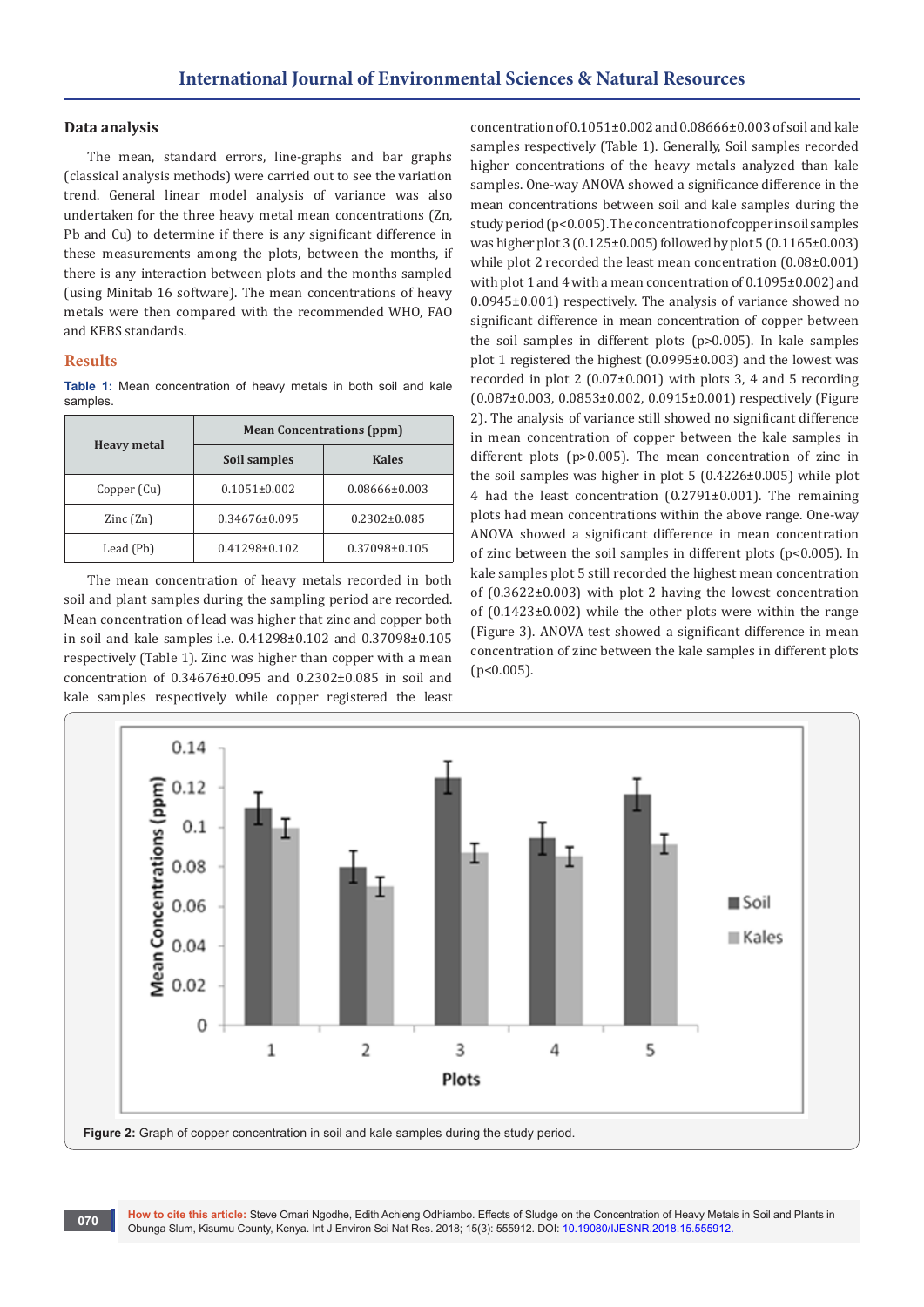## **International Journal of Environmental Sciences & Natural Resources**



## **Discussion**

## **Heavy metals concentrations and soil**

The concentration of the heavy metals in the soil depended on the deposition of the amount of sludge in the soil. Plots exposed to high amounts of sludge had a higher concentration of heavy metals compared to plots exposed to little amount/ application of sludge. This therefore means that the concentration of sludge is directly proportional to that of the heavy metals. Soil contamination by heavy metals is of most important apprehension throughout the industrialized world [8]. Heavy metal pollution not only result in adverse effects on various parameters relating to plant quality and yield but also cause changes in the size, composition and activity of the microbial community and this is why there is differences in mean concentrations in different plots or soil samples. This is in conformity to the study by [1] who studied the effects of heavy metals on soil samples. Therefore, sludge affects the concentrations of heavy metals which are considered

as one of the major sources of soil pollution the adverse effects of heavy metals on soil biological and biochemical properties are well documented. The soil properties i.e. organic matter, clay contents and pH have major influences on the extent of the effects of metals on biological and biochemical properties [9]. Heavy metals indirectly affect soil enzymatic activities by shifting the microbial community which synthesizes enzymes [10]. Heavy metals exhibit toxic effects towards soil biota by affecting key microbial processes and decrease the number and activity of soil microorganisms. According to Chen et al. 2010 the heavy metals caused a decrease in bacterial species richness and a relative increase in soil actinomycetes or even decreases in both the biomass and diversity of the bacterial communities in contaminated soils. Chen et al. [4] also reported that the enzyme activities are influenced in different ways by different metals due to the different chemical affinities of the enzymes in the soil system (Figure 4).

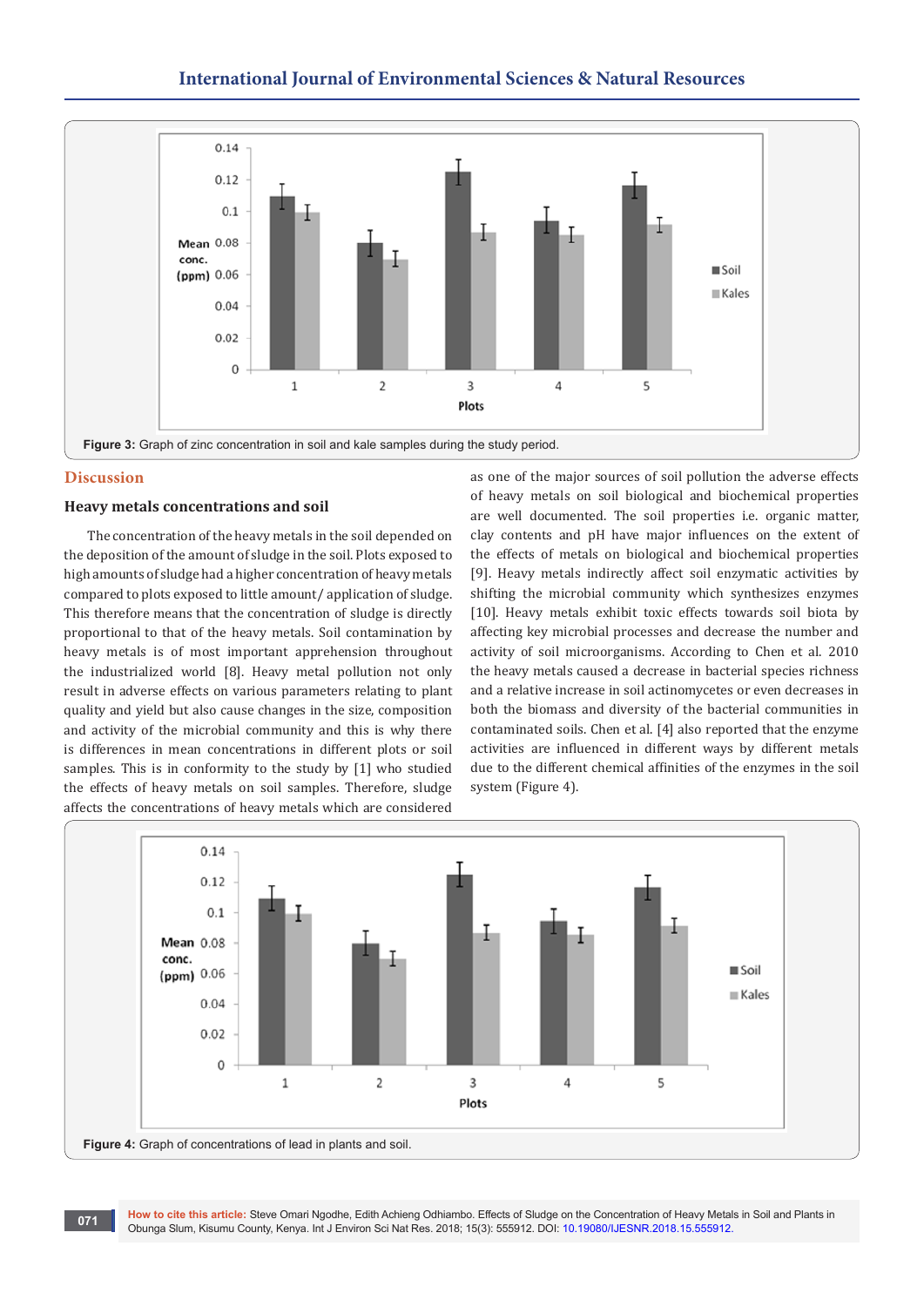## **Heavy metals concentration and vegetation**

There is a difference in the concentrations of heavy metals in different kale samples in this study. The rate of metal uptake by the vegetables (kales) could have been affected by factors such as plant age, plant species, soil pH, nature of soil and climate and this in turn would affect the content of heavy metal recorded. The variations in transfer factor may also have contributed to differences in the metal uptake by different vegetables hence the different metal contents [11]. The use of compost to improve agricultural yield without caring with possible negative effects might be a problem since the waste composts are most applied to improve soils used to grow vegetables. Considering the edible part of the plant in most vegetable species, the risk of transference of heavy metals from soil to humans should be a matter of concern [12]. Uptake of heavy metals by plants and subsequent accumulation along the food chain is a potential threat to animal and human health [3]. The absorption by plant roots is one of the main routes of entrance of heavy metals in the food chain [11]. Absorption and accumulation of heavy metals in plant tissue depend upon many factors which include temperature, moisture, organic matter, pH and nutrient availability.

Heavy metal accumulation in plants might have varied as it depends upon plant the efficiency of different kales in absorbing metals is evaluated by either plant uptake or soil to plant transfer factors of the metals [3]. Elevated Pb in soils may decrease soil productivity, and a very low Pb concentration may inhibit some vital plant processes, such as photosynthesis, mitosis and water absorption with toxic symptoms of dark green leaves, wilting of older leaves, stunted foliage and brown short roots [13]. Heavy metals are potentially toxic and phytotoxicity for plants resulting in chlorosis, weak plant growth, yield depression, and may even be accompanied by reduced nutrient uptake, disorders in plant metabolism and reduced ability to fixate molecular nitrogen in leguminous plants [11]. Seed germination was gradually delayed in the presence of increasing concentration of lead (Pb), it may be due to prolong incubation of the seeds that must have resulted in the neutralization of the toxic effects of lead by some mechanisms e. g. leaching, chelation, metal binding or/and accumulation by microorganisms [3].

It can therefore be concluded that there was no negative impact of sewage sludge reuse in agriculture on the concentration of heavy metal on soil and plants (kales) in the areas around Obunga slum since the heavy metal concentrations are still lower than the world recommended levels set by World Health Organization (WHO).

## **References**

- 1. [Yao H, Xu J, Huang C \(2003\) Substrate utilization pattern, biomass and](https://www.sciencedirect.com/science/article/pii/S0016706103000831)  [activity of microbial communities in a sequence of heavy metalpolluted](https://www.sciencedirect.com/science/article/pii/S0016706103000831)  [paddy soils. Geoderma 115\(1-2\): 139-148.](https://www.sciencedirect.com/science/article/pii/S0016706103000831)
- 2. [Behbahaninia A, Mirbagheri SA, Khorasani N, Nouri J, Javid AH \(2009\)](https://www.tums.ac.ir/1394/06/03/63%20(Behbahaninia).pdf-jnouri-2015-08-25-11-20.pdf)  [Heavy metal contamination of municipal effluent in soil and plants.](https://www.tums.ac.ir/1394/06/03/63%20(Behbahaninia).pdf-jnouri-2015-08-25-11-20.pdf)  [Journal of Food, Agriculture & Environment 7\(3&4\): 851-856.](https://www.tums.ac.ir/1394/06/03/63%20(Behbahaninia).pdf-jnouri-2015-08-25-11-20.pdf)
- 3. [Speira TW, Kettlesb HA, Percivalc HJ, Parshotam \(1999\) A Is soil](https://www.sciencedirect.com/science/article/abs/pii/S0038071799001157)  [acidification the cause of biochemical responses when soils are](https://www.sciencedirect.com/science/article/abs/pii/S0038071799001157)  [amended with heavy metal salts? Soil Biology and Biochemistry](https://www.sciencedirect.com/science/article/abs/pii/S0038071799001157)  [31\(14\): 1953-1961.](https://www.sciencedirect.com/science/article/abs/pii/S0038071799001157)
- 4. [Chen YN, Wang L, Zhang WJ \(2010\) Speciation of Cadmium and](https://www.liebertpub.com/doi/10.1089/ees.2010.0015)  [Changes in Bacterial Communities in Red Soil Following Application](https://www.liebertpub.com/doi/10.1089/ees.2010.0015)  [of Cadmium Polluted Compost. Environmental Engineering Science](https://www.liebertpub.com/doi/10.1089/ees.2010.0015)  [27\(12\): 1019-1026.](https://www.liebertpub.com/doi/10.1089/ees.2010.0015)
- 5. [Liu Y, Wei Y, Wang P \(2005\) Effects of sewage sludge compost](https://www.sciencedirect.com/science/article/pii/S0045653504011270)  [application on crops and cropland in a 3 year field study. Chemosphere](https://www.sciencedirect.com/science/article/pii/S0045653504011270)  [59\(9\): 1257-1265.](https://www.sciencedirect.com/science/article/pii/S0045653504011270)
- 6. [Farouk M, Farouk A, Umer R \(2008\) Appraisal of heavy metal contents](https://pdfs.semanticscholar.org/ba43/427aaeb287a2bf72f706b32e1748c8712a47.pdf)  [in different vegetables grown in the vicinity of an industrial area. Pak J](https://pdfs.semanticscholar.org/ba43/427aaeb287a2bf72f706b32e1748c8712a47.pdf)  [Bot 40\(5\): 2099-2106.](https://pdfs.semanticscholar.org/ba43/427aaeb287a2bf72f706b32e1748c8712a47.pdf)
- 7. Jakubus M, Czeka J (2001) Heavy Metal Speciation in Sewage Sludge. Polish Journal of Environmental Studies 10(4): 245-250.
- 8. [Hinojosa MB, Carreira JA, Ruız RG, Dick RP \(2004\) Soil moisture pre](https://www.sciencedirect.com/science/article/abs/pii/S0038071704001932)[treatment effects on enzyme activities as indicators of heavy metal](https://www.sciencedirect.com/science/article/abs/pii/S0038071704001932)  [contaminated and reclaimed soils. Soil Biology & Biochemistry 36:](https://www.sciencedirect.com/science/article/abs/pii/S0038071704001932)  [1559-1568.](https://www.sciencedirect.com/science/article/abs/pii/S0038071704001932)
- 9. Duruibe JO, Ogwuegbu MOC, Egwurugwu JN (2007) Heavy metal pollution and human biotoxic effects. International Journal of Physical Sciences 2(5): 112-118.
- 10. [Khan S, Cao Q, Zheng YM, Huang YZ, Zhu YG \(2008\) Health risks of heavy](https://www.sciencedirect.com/science/article/pii/S0269749107003351)  [metals in contaminated soils and food crops irrigated with wastewater](https://www.sciencedirect.com/science/article/pii/S0269749107003351)  [in Beijing, China. Environmental Pollution 152\(3\): 686-692.](https://www.sciencedirect.com/science/article/pii/S0269749107003351)
- 11. [Wang YP, Shi JY, Wang H, Li Q, Chen XC, et al. \(2008\) The influence of](https://www.ncbi.nlm.nih.gov/pubmed/16828162)  [soil heavy metals pollution on soil microbial biomass, enzyme activity,](https://www.ncbi.nlm.nih.gov/pubmed/16828162)  [and community composition near a copper smelters. Ecotoxicology](https://www.ncbi.nlm.nih.gov/pubmed/16828162)  [and Environmental Safety 67\(1\): 75-81.](https://www.ncbi.nlm.nih.gov/pubmed/16828162)
- 12. [Jordao CP, Nascentes CC, Cecon PR, Fontes RLF, Pereira JL \(2006\) Heavy](https://link.springer.com/article/10.1007/s10661-006-1072-y)  [metal availability in soil amended with composted urban solid wastes.](https://link.springer.com/article/10.1007/s10661-006-1072-y)  [Environmental Monitoring and Assessment 112: 309-326](https://link.springer.com/article/10.1007/s10661-006-1072-y).
- 13. [Karaca A, Cetin SC, Turgay OC, Kizilkaya R \(2010\) Effects of Heavy](https://link.springer.com/chapter/10.1007/978-3-642-02436-8_11)  [Metals on Soil Enzyme Activities. In: I Sherameti and A Varma \(Ed\) Soil](https://link.springer.com/chapter/10.1007/978-3-642-02436-8_11)  [Heavy Metals, Soil Biology, Heidelberg 19: 237-265.](https://link.springer.com/chapter/10.1007/978-3-642-02436-8_11)